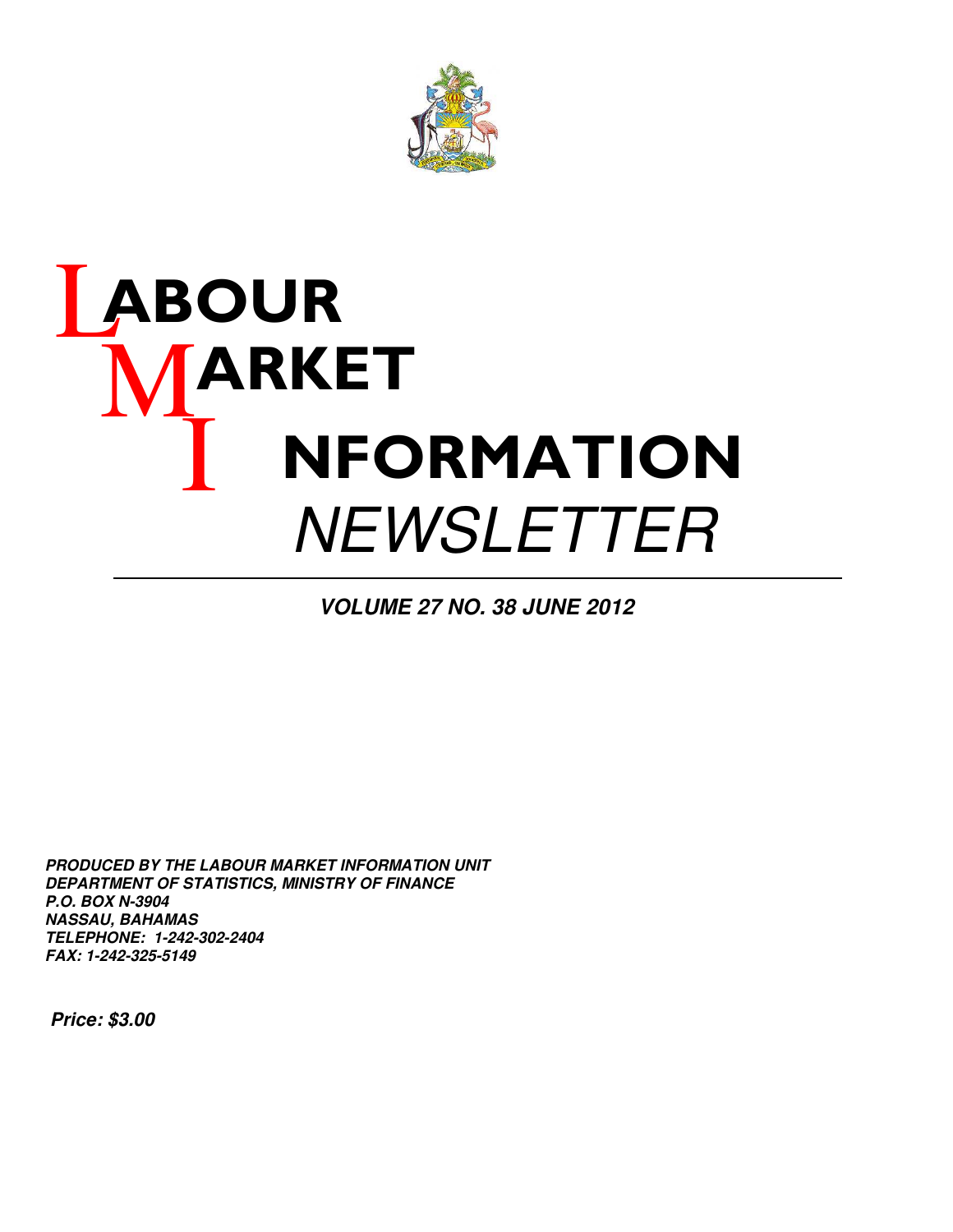| SHORT-TERM BENEFIT CLAIMS BY DURATION AND EXPENDITURE FOR THE YEAR |
|--------------------------------------------------------------------|
| 2011 AND FIRST QUARTER 2012                                        |

| <b>QUARTER</b>                | <b>BENEFIT TYPE</b>       | <b>NUMBER OF CLAIMS</b><br>**AWARDED | <b>NUMBER OF BENEFIT</b><br><b>WEEKS *** PAID</b> | <b>VALUE OF CLAIMS</b><br><b>PAID</b> |
|-------------------------------|---------------------------|--------------------------------------|---------------------------------------------------|---------------------------------------|
|                               | <b>SICKNESS BENEFIT</b>   | 4,847                                | 12,851                                            | 2,672,470                             |
|                               | <b>MATERNITY BENEFIT</b>  | 911                                  | 9,897                                             | 1,830,101                             |
|                               | UNEMPLOYMENT BENEFIT****  | 1,115                                | 12,833                                            | 1,265,586                             |
| <b>FIRST QUARTER 2011</b>     | <b>FUNERAL BENEFIT*</b>   | 401                                  | N/A                                               | 640,955                               |
|                               | SICKNESS ASSISTANCE       | 3                                    | 12                                                | 969                                   |
|                               | INDUSTRIAL INJURY BENEFIT | 439                                  | 1,872                                             | 482,242                               |
|                               | Total:                    | 7,716                                | 37,465                                            | \$6,892,323                           |
|                               | <b>SICKNESS BENEFIT</b>   | 4,400                                | 12,347                                            | 2,638,031                             |
|                               | <b>MATERNITY BENEFIT</b>  | 682                                  | 7,555                                             | 1,403,526                             |
|                               | UNEMPLOYMENT BENEFIT****  | 1,086                                | 12,230                                            | 1,688,707                             |
| <b>SECOND QUARTER</b><br>2011 | <b>FUNERAL BENEFIT*</b>   | 333                                  | N/A                                               | 517,103                               |
|                               | SICKNESS ASSISTANCE       | 3                                    | 6                                                 | 452                                   |
|                               | INDUSTRIAL INJURY BENEFIT | 430                                  | 1,851                                             | 355,146                               |
|                               | Total:                    | 6,934                                | 33,989                                            | \$6,602,965                           |
|                               | <b>SICKNESS BENEFIT</b>   | 5,331                                | 12,473                                            | 2,902,628                             |
|                               | <b>MATERNITY BENEFIT</b>  | 917                                  | 9,688                                             | 1,531,823                             |
|                               | UNEMPLOYMENT BENEFIT****  | 1,499                                | 13,035                                            | 1,857,572                             |
| THIRD QUARTER 2011            | <b>FUNERAL BENEFIT*</b>   | 448                                  | N/A                                               | 718,693                               |
|                               | SICKNESS ASSISTANCE       | 2                                    | 3                                                 | 170                                   |
|                               | INDUSTRIAL INJURY BENEFIT | 439                                  | 1,706                                             | 447,728                               |
|                               | Total:                    | 8,636                                | 36,905                                            | \$7,458,614                           |
|                               | <b>SICKNESS BENEFIT</b>   | 4,728                                | 10,310                                            | 2,991,078                             |
|                               | <b>MATERNITY BENEFIT</b>  | 930                                  | 12,908                                            | 1,897,596                             |
| <b>FOURTH QUARTER</b>         | UNEMPLOYMENT BENEFIT****  | 1,082                                | 14,783                                            | 2,267,771                             |
| 2011                          | FUNERAL BENEFIT*          | 375                                  | N/A                                               | 582,348                               |
|                               | SICKNESS ASSISTANCE       |                                      |                                                   |                                       |
|                               | INDUSTRIAL INJURY BENEFIT | 379                                  | 1,551                                             | 408,467                               |
|                               | Total:                    | 7,494                                | 39,552                                            | \$8,147,260                           |
|                               | SICKNESS BENEFIT          | 4,523                                | 11,900                                            | 2,839,178                             |
|                               | MATERNITY BENEFIT         | 818                                  | 8,604                                             | 1,759,341                             |
| <b>FIRST QUARTER</b>          | UNEMPLOYMENT BENEFIT****  | 977                                  | 11,258                                            | 1,700,091                             |
| 2012                          | <b>FUNERAL BENEFIT*</b>   | 410                                  | N/A                                               | 652,900                               |
|                               | SICKNESS ASSISTANCE       | $\mathbf{1}$                         | 8                                                 | 453                                   |
|                               | INDUSTRIAL INJURY BENEFIT | 389                                  | 1,322                                             | 379,115                               |
|                               | Total:                    | 7,118                                | 33,092                                            | \$7,331,078                           |

\*Funeral benefit is a one time payment. It includes figures for industrial funeral.

\*\*Number of claims awarded represents the number of persons who submitted claims which were approved.

\*\*\*Number of benefit weeks paid is the number of weeks persons claimed for which they received payment.

N/A - Not Applicable

\*\*\*\*Unemployment benefit payments started in May 2009 and are paid every two weeks for a maximum of (13) weeks. Given that benefits are paid after each two week period has passed, the amount of benefits payments for the past quarter does not include two weeks of benefits entitlement for that quarter. Benefit payments in the current quarter include two (2) weeks of payments to the large number of initial claimants for two (2) weeks earned during the past quarter.

**Source:** Actuarial and Research Services Department, The National Insurance Board.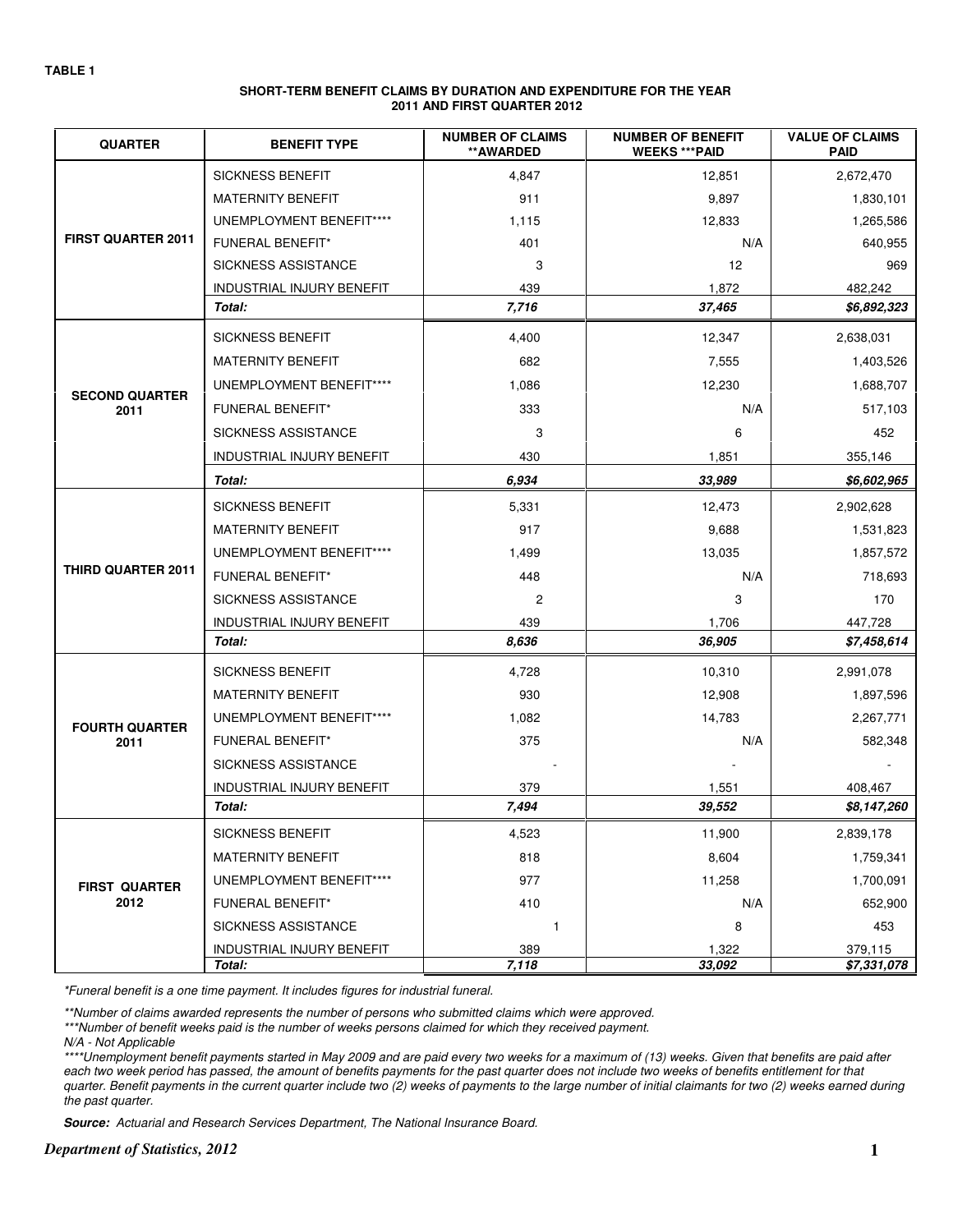## **CONTRIBUTIONS PAID TO THE NATIONAL INSURANCE BOARD FOR THE YEAR 2011 AND FIRST QUARTER 2012**

| <b>YEAR/2011</b>      | <b>EMPLOYERS</b> | <b>EMPLOYEES</b> | <b>SELF-</b><br><b>EMPLOYED</b> | <b>TOTAL</b>  |
|-----------------------|------------------|------------------|---------------------------------|---------------|
| <b>FIRST QUARTER</b>  | \$27,894,031     | \$16,999,680     | \$1,094,019                     | \$45,987,730  |
| <b>SECOND QUARTER</b> | \$28,178,760     | \$15,783,837     | \$1,124,704                     | \$45,087,301  |
| <b>THIRD QUARTER</b>  | \$30,068,727     | \$15,947,215     | \$1,011,363                     | \$47,027,305  |
| <b>FOURTH QUARTER</b> | \$27,704,767     | \$18,209,309     | \$1,133,539                     | \$47,047,615  |
| <b>TOTAL</b>          | \$113,846,285    | \$66,940,041     | \$4,363,625                     | \$185,149,951 |
|                       |                  |                  |                                 |               |

|  | <b>FIRST QUARTER 2012</b> | \$39,949,213 | \$19,461,029 | \$1,527,680 | \$50,937,922 |
|--|---------------------------|--------------|--------------|-------------|--------------|
|--|---------------------------|--------------|--------------|-------------|--------------|

#### **TABLE 3**

# **NATIONAL INSURANCE BENEFIT PAYMENTS FOR THE YEAR 2011 AND FIRST QUARTER 2012**

| <b>YEAR/2011</b>          | <b>SHORT-TERM</b><br><b>BENEFITS</b> | <b>INDUSTRIAL</b><br><b>BENEFITS*</b> | <b>LONG-TERM</b><br><b>BENEFITS **</b> | <b>TOTAL</b>  |
|---------------------------|--------------------------------------|---------------------------------------|----------------------------------------|---------------|
| <b>FIRST QUARTER</b>      | \$6,823,281                          | \$2,789,076                           | \$34,260,820                           | \$43,873,177  |
| <b>SECOND QUARTER</b>     | \$6,539,368                          | \$3,061,936                           | \$36,965,541                           | \$46,566,845  |
| <b>THIRD QUARTER</b>      | \$7,397,825                          | \$3,070,712                           | \$35,407,635                           | \$45,876,172  |
| <b>FOURTH QUARTER</b>     | \$8,134,039                          | \$2,621,759                           | \$36,767,013                           | \$47,522,811  |
| <b>TOTAL</b>              | \$28,894,513                         | \$11,543,483                          | \$143,401,009                          | \$183,839,005 |
|                           |                                      |                                       |                                        |               |
| <b>FIRST QUARTER 2012</b> | \$7,323,355                          | \$2,660,860                           | \$37,387,312                           | \$47,371,527  |

\*Industrial Benefits includes disablement benefits and grants, industrial death, injury benefits and medical care.

\*\*Long Term Benefits include retirement, invalidity and survivors' contributory pension, as well as old age invalidity and survivors; assistance pension.

**Source:** Actuarial and Research Services Department, The National Insurance Board.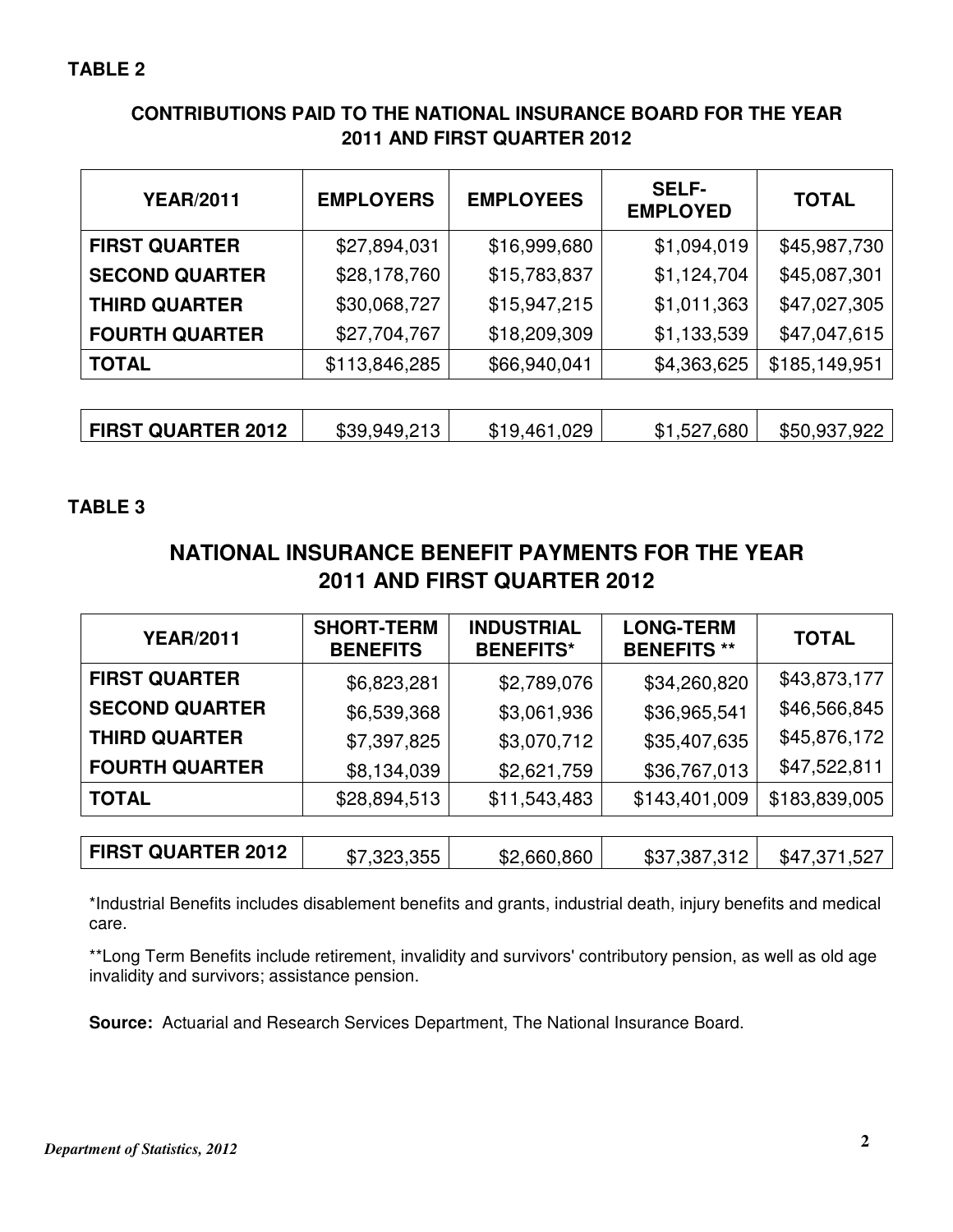|                               | <b>TOTAL</b> |      |              |            |              | <b>EMPLOYED</b> |            | <b>UNEMPLOYED</b> |              |            |  |
|-------------------------------|--------------|------|--------------|------------|--------------|-----------------|------------|-------------------|--------------|------------|--|
| <b>EDUCATIONAL ATTAINMENT</b> | <b>TOTAL</b> | $\%$ | <b>WOMEN</b> | <b>MEN</b> | <b>TOTAL</b> | <b>WOMEN</b>    | <b>MEN</b> | <b>TOTAL</b>      | <b>WOMEN</b> | <b>MEN</b> |  |
| NO SCHOOLING                  | 3,520        | 2    | 1,555        | 1,965      | 2,465        | 1,035           | 1,430      | 1,055             | 520          | 535        |  |
| <b>PRIMARY</b>                | 10,650       | 6    | 4,665        | 5,985      | 9,225        | 3,970           | 5,255      | 1,425             | 695          | 730        |  |
| <b>INCOMPLETE SECONDARY</b>   | 17,695       | 9    | 6,880        | 10,815     | 13,140       | 4,700           | 8,440      | 4,555             | 2,180        | 2,375      |  |
| <b>COMPLETE SECONDARY</b>     | 100,200      | 53   | 47,645       | 52,555     | 84,720       | 39,935          | 44,785     | 15,480            | 7,710        | 7,770      |  |
| <b>UNIVERSITY</b>             | 38,620       | 20   | 25,290       | 13,330     | 36,835       | 24,035          | 12,800     | 1,785             | 1,255        | 530        |  |
| OTHER TERTIARY INSTITUTION    | 18,910       | 10   | 8,500        | 10,410     | 17,300       | 7,845           | 9,455      | 1,610             | 655          | 955        |  |
| <b>NOT STATED</b>             | 480          | 0    | 330          | 150        | 435          | 330             | 105        | 45                | 0            | 45         |  |
| <b>TOTAL</b>                  | 190,075      | 100  | 94,865       | 95,210     | 164,120      | 81,850          | 82,270     | 25,955            | 13,015       | 12,940     |  |

#### **LABOUR FORCE BY EDUCATIONAL ATTAINMENT AND SEX: ALL BAHAMAS, 2011**

**Source: Department of Statistics: Labour Force & Household Survey Report, 2011**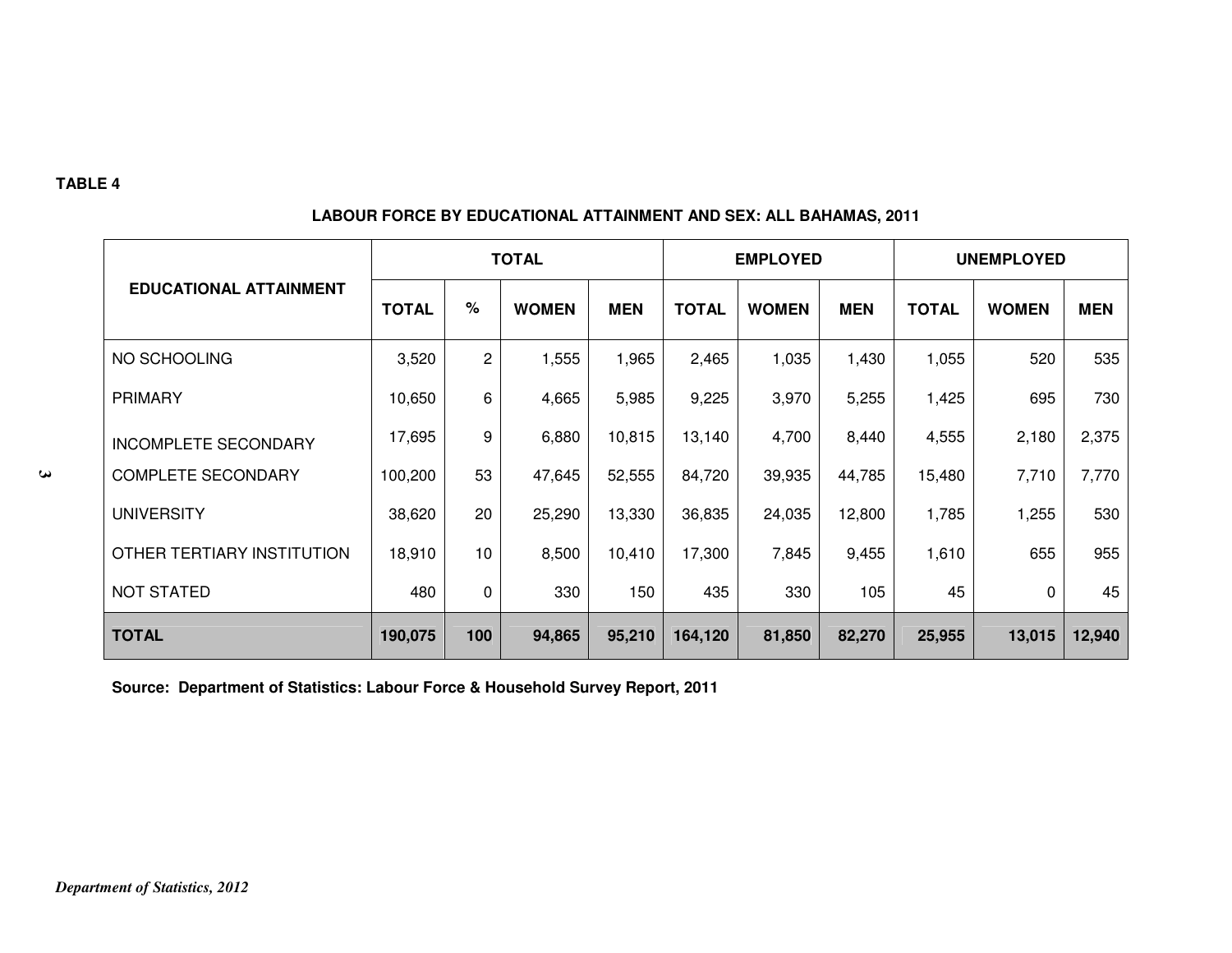| <b>INDUSTRIAL GROUP</b>                                                      | <b>TOTAL</b> |                | <b>WOMEN</b> |                | <b>MEN</b> |                |  |  |  |  |  |
|------------------------------------------------------------------------------|--------------|----------------|--------------|----------------|------------|----------------|--|--|--|--|--|
|                                                                              | N            | %              | N            | $\%$           | N          | $\%$           |  |  |  |  |  |
| AGRICULTURE, HUNTING,<br><b>FORESTRY &amp; FISHING</b>                       | 6,040        | 4              | 1,460        | $\mathbf{2}$   | 4,580      | 6              |  |  |  |  |  |
| MINING, QUARRYING,<br>ELECTRICITY, GAS & WATER                               | 2,300        | 1              | 370          | Neg            | 1,930      | $\overline{2}$ |  |  |  |  |  |
| <b>MANUFACTURING</b>                                                         | 4,585        | 3              | 1,680        | $\mathbf{2}$   | 2,905      | 4              |  |  |  |  |  |
| <b>CONSTRUCTION</b>                                                          | 14,305       | 9              | 1,310        | $\overline{c}$ | 12,995     | 16             |  |  |  |  |  |
| <b>WHOLESALE &amp; RETAIL</b>                                                | 25,590       | 16             | 12,690       | 16             | 12,900     | 16             |  |  |  |  |  |
| <b>HOTELS &amp; RESTAURANTS</b>                                              | 25,435       | 15             | 15,250       | 19             | 10,135     | 12             |  |  |  |  |  |
| <b>TRANSPORT, STORAGE &amp;</b><br><b>COMMUNICATION</b>                      | 11,540       | $\overline{7}$ | 4,500        | 5              | 7,040      | 9              |  |  |  |  |  |
| FINANCING,<br><b>INSURANCE, REAL ESTATE &amp;</b><br>OTHER BUSINESS SERVICES | 21,770       | 13             | 11,570       | 14             | 10,200     | 12             |  |  |  |  |  |
| COMMUNITY, SOCIAL &<br>PERSONAL SERVICES                                     | 51,910       | 32             | 32,715       | 40             | 19,195     | 23             |  |  |  |  |  |
| <b>NOT STATED</b>                                                            | 695          | Neg            | 305          | Neg            | 390        | Neg            |  |  |  |  |  |
| <b>TOTAL</b>                                                                 | 164,120      | 100            | 81,850       | 100            | 82,270     | 100            |  |  |  |  |  |

#### **EMPLOYED PERSONS BY SEX AND INDUSTRIAL GROUP: ALL BAHAMAS, 2011**

"Neg" = negligible

**NOTE**: "Neg" in the percentage break down column indicates that there is a numeric value, but it is insignificant therefore the value is not imputed.

**Source: Department of Statistics Labour Force & Household Survey Report, 2011**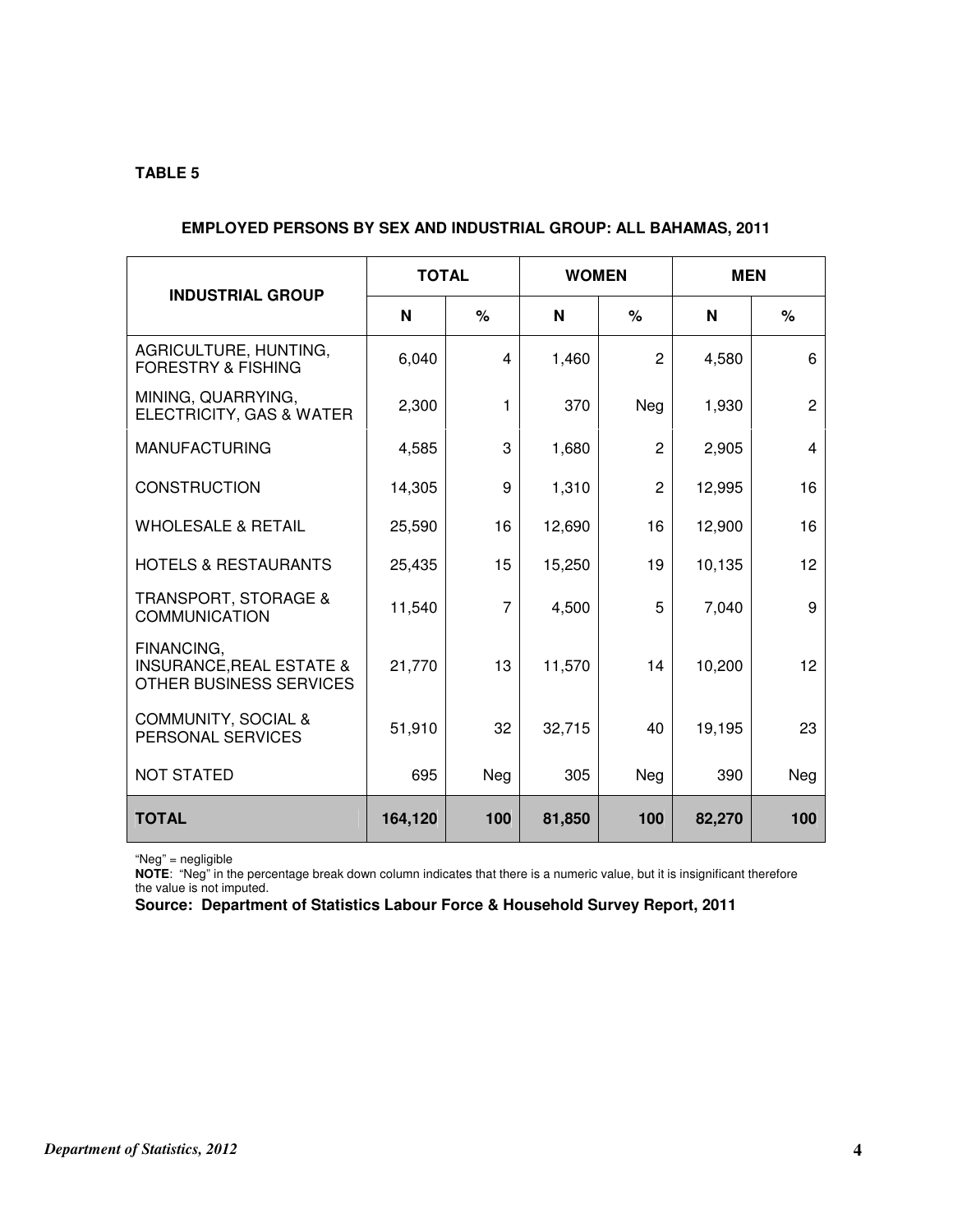#### **EMPLOYED PERSONS BY EMPLOYMENT STATUS AND CITIZENSHIP: ALL BAHAMAS, 2011**

| <b>EMPLOYMENT STATUS</b>              | <b>TOTAL</b> |     | <b>BAHAMIAN</b> |     | <b>OTHER</b> |     |
|---------------------------------------|--------------|-----|-----------------|-----|--------------|-----|
|                                       | N            | %   | N               | %   | N            | %   |
| EMPLOYEE (Gov. or Govt. Corp)         | 34,895       | 21  | 33,370          | 23  | 1,525        | 8   |
| EMPLOYEE(Private business/Apprentice) | 105,240      | 64  | 90,285          | 62  | 14,955       | 78  |
| <b>SELF EMPLOYED</b>                  | 22,880       | 14  | 20,565          | 14  | 2,315        | 12  |
| UNPAID FAMILY WORKER                  | 495          | 0   | 335             | 0   | 160          |     |
| OTHER / NOT STATED                    | 610          | 0   | 480             | 0   | 130          |     |
| <b>TOTAL</b>                          | 164,120      | 100 | 145,035         | 100 | 19,085       | 100 |

 **Source: Department of Statistics Labour Force & Household Survey Report, 2011**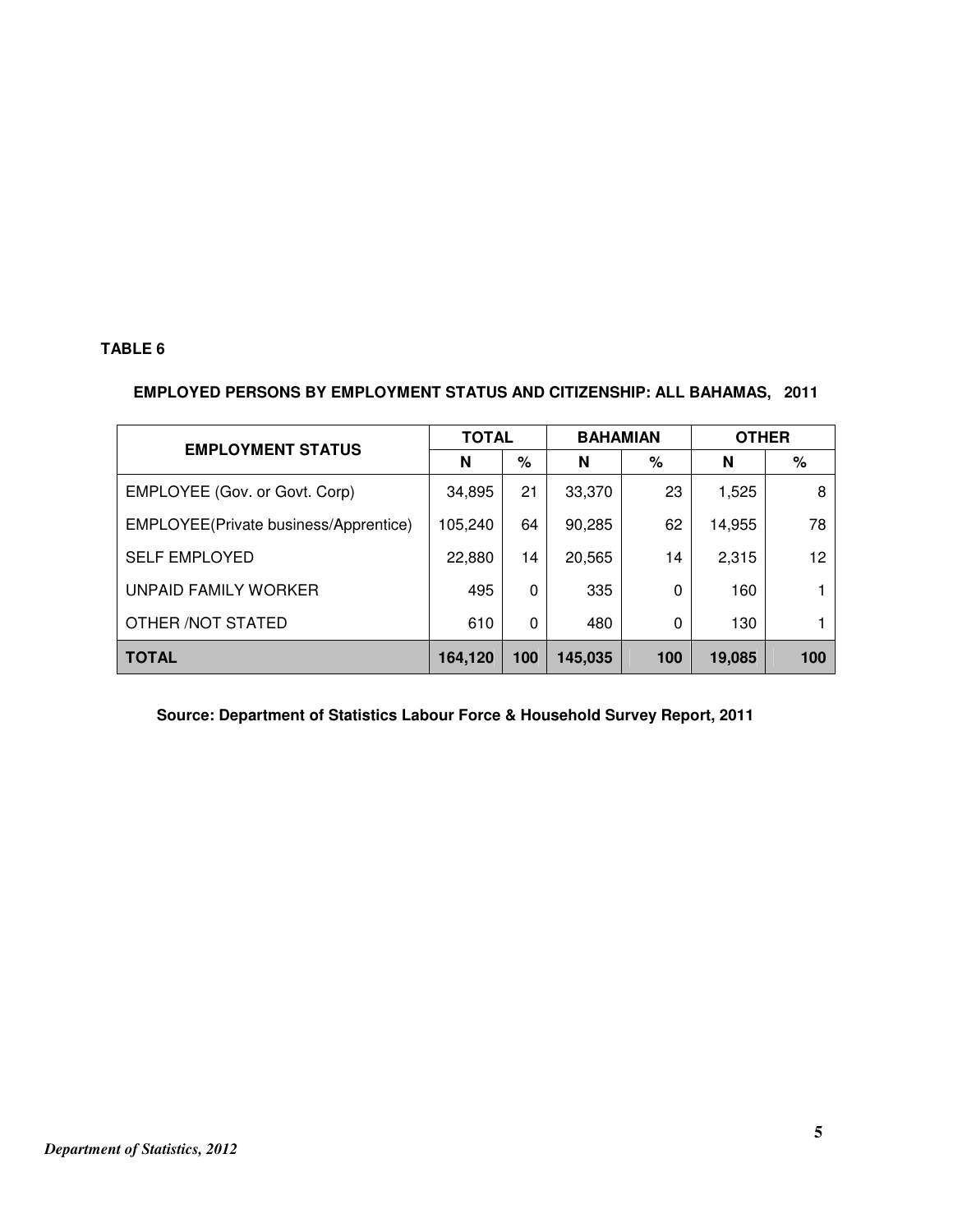|           | <b>OCCUPATION</b><br><b>MALE</b>                           |      | <b>SEX DISTRIBUTION</b><br>℅ |              |             | <b>AVERAGE HOURS WORKED</b> | <b>AVERAGE WAGES PER WEEK</b> |             |               |  |
|-----------|------------------------------------------------------------|------|------------------------------|--------------|-------------|-----------------------------|-------------------------------|-------------|---------------|--|
|           |                                                            |      | <b>FEMALE</b>                | <b>TOTAL</b> | <b>MALE</b> | <b>FEMALE</b>               | <b>TOTAL</b>                  | <b>MALE</b> | <b>FEMALE</b> |  |
|           | <b>TOTAL</b>                                               | 50.8 | 49.2                         | 39           | 39          | 39                          | \$370                         | \$376       | \$364         |  |
|           | <b>MANAGERS</b>                                            | 46.9 | 53.1                         | 40           | 40          | 40                          | \$806                         | \$900       | \$724         |  |
|           | Managing Directors and Chief Executives                    | 57.8 | 42.2                         | 40           | 40          | 40                          | \$1,441                       | \$1,606     | \$1,216       |  |
|           | <b>Finance Managers</b>                                    | 28.6 | 71.4                         | 40           | 40          | 40                          | \$1,335                       | \$1,697     | \$1,190       |  |
|           | Personnel and Industrials Relation Managers                | 17.2 | 82.8                         | 40           | 40          | 40                          | \$863                         | \$806       | \$875         |  |
| $\bullet$ | Policy and Planning Managers                               | 40   | 60                           | 40           | 40          | 40                          | \$1,012                       | \$1,184     | \$898         |  |
|           | <b>Business Services and Administration Managers</b>       | 51.9 | 48.1                         | 40           | 40          | 40                          | \$705                         | \$750       | \$657         |  |
|           | Sales and Marketing Managers                               | 37.5 | 62.5                         | 40           | 40          | 40                          | \$668                         | \$647       | \$681         |  |
|           | Advertising and Public Relations Managers                  |      | 100                          | 40           |             | 40                          | \$729                         |             | \$729         |  |
|           | Supply Distribution and Related Managers                   | 62.9 | 37.1                         | 40           | 40          | 40                          | \$582                         | \$572       | \$600         |  |
|           | Information and Communications Technology Service Managers | 80   | 20                           | 40           | 40          | 40                          | \$1,098                       | \$1,065     | \$1,227       |  |
|           | Hotel and Motel Managers                                   | 39.2 | 60.8                         | 40           | 40          | 40                          | \$566                         | \$568       | \$565         |  |
|           | <b>Restaurant Managers</b>                                 | 42.2 | 57.8                         | 40           | 40          | 40                          | \$671                         | \$732       | \$626         |  |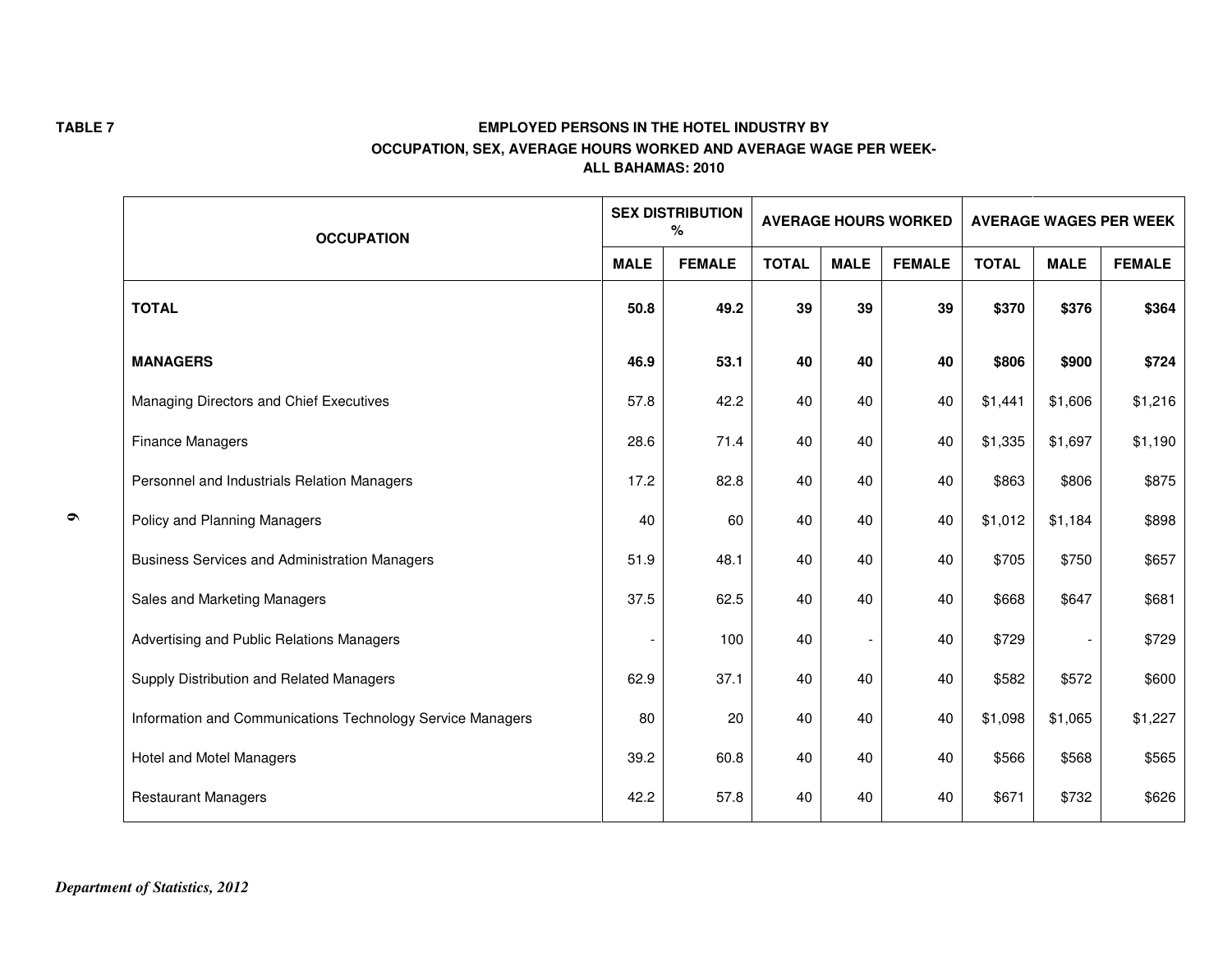|   | <b>OCCUPATION</b>                              | <b>SEX DISTRIBUTION</b><br>$\%$ |               | <b>AVERAGE HOURS WORKED</b> |             |               | <b>AVERAGE WAGES PER WEEK</b> |             |               |  |
|---|------------------------------------------------|---------------------------------|---------------|-----------------------------|-------------|---------------|-------------------------------|-------------|---------------|--|
|   |                                                | <b>MALE</b>                     | <b>FEMALE</b> | <b>TOTAL</b>                | <b>MALE</b> | <b>FEMALE</b> | <b>TOTAL</b>                  | <b>MALE</b> | <b>FEMALE</b> |  |
|   | Managers in Bars, lounges and Night Clubs      | 50                              | 50            | 40                          | 40          | 40            | \$616                         | \$652       | \$579         |  |
|   | <b>Retail Trade Managers</b>                   | $\qquad \qquad \blacksquare$    | 100           | 40                          |             | 40            | \$478                         |             | \$478         |  |
|   | Sports Recreation and Cultural Centre Managers | 52.5                            | 47.5          | 40                          | 40          | 40            | \$676                         | \$670       | \$683         |  |
|   | Service Managers                               | 40.7                            | 59.3          | 40                          | 40          | 40            | \$588                         | \$630       | \$560         |  |
|   | <b>PROFESSIONALS</b>                           | 55.8                            | 44.2          | 40                          | 40          | 40            | \$562                         | \$549       | \$578         |  |
| P | <b>Environmental Protection Professionals</b>  | 78.9                            | 21.1          | 40                          | 40          | 40            | \$478                         | \$461       | \$540         |  |
|   | <b>Engineering Professionals</b>               | 92.9                            | 7.1           | 40                          | 40          | 40            | \$562                         | \$562       | \$569         |  |
|   | <b>Electronics Engineers</b>                   | 100                             |               | 40                          | 40          |               | \$845                         | \$845       |               |  |
|   | <b>Telecommunications Engineers</b>            | 100                             |               | 40                          | 40          |               | \$1,068                       | \$1,068     |               |  |
|   | <b>Nursing Professionals</b>                   |                                 | 100           | 40                          |             | 40            | \$553                         |             | \$553         |  |
|   | Accountants                                    | 29.7                            | 70.3          | 40                          | 40          | 40            | \$671                         | \$645       | \$682         |  |
|   | <b>Financial Analysts</b>                      | 40                              | 60            | 40                          | 40          | 39            | \$603                         | \$428       | \$720         |  |
|   | Accountants (non-certified)                    | 30.6                            | 69.4          | 39                          | 39          | 39            | \$463                         | \$443       | \$472         |  |
|   | <b>Application Programmers</b>                 | 66.7                            | 33.3          | 40                          | 40          | 40            | \$904                         | \$1,001     | \$710         |  |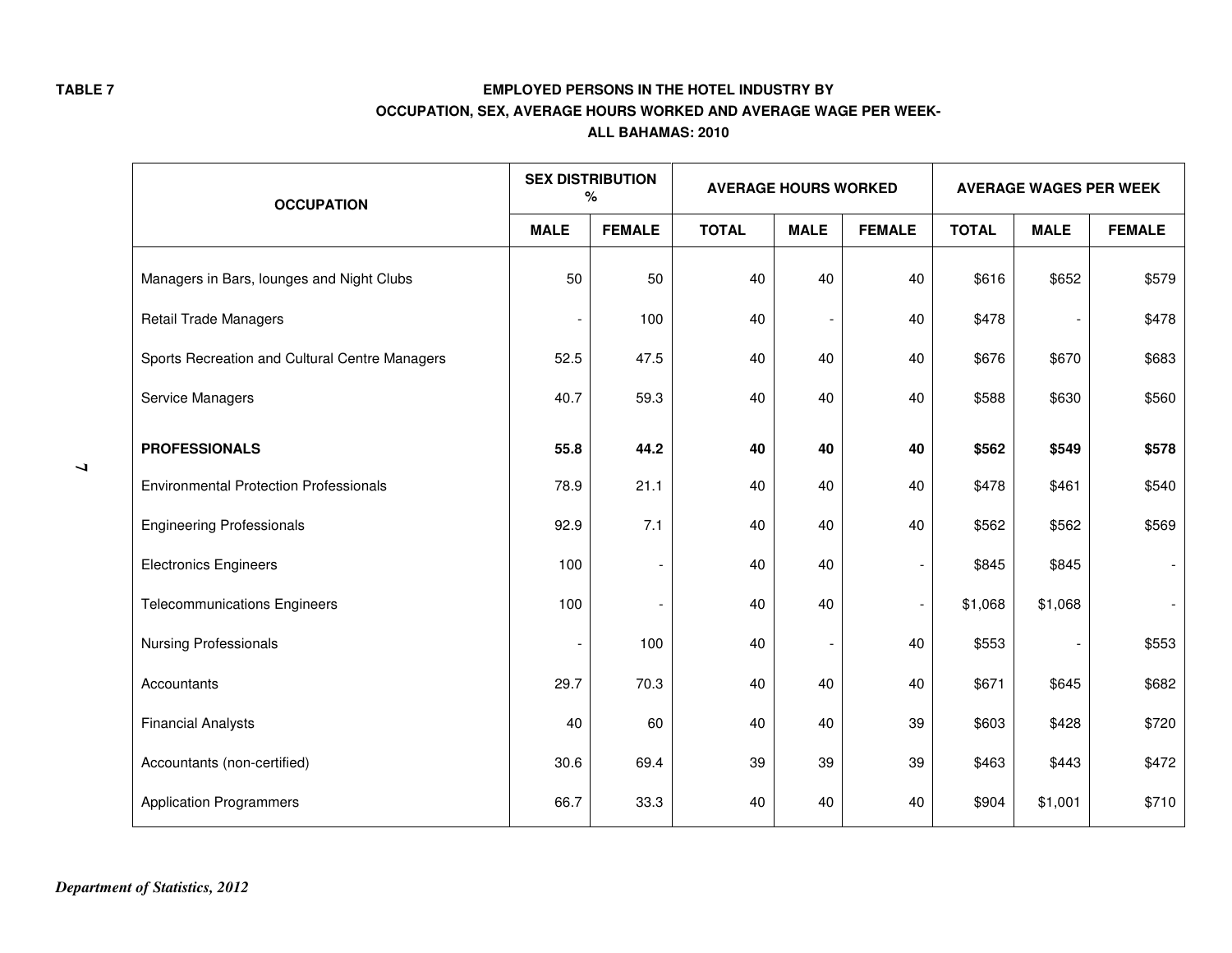|          | <b>OCCUPATION</b>                                             |             | <b>SEX DISTRIBUTION</b><br>℅ | <b>AVERAGE HOURS WORKED</b> |             |               | <b>AVERAGE WAGES PER WEEK</b> |             |               |  |
|----------|---------------------------------------------------------------|-------------|------------------------------|-----------------------------|-------------|---------------|-------------------------------|-------------|---------------|--|
|          |                                                               | <b>MALE</b> | <b>FEMALE</b>                | <b>TOTAL</b>                | <b>MALE</b> | <b>FEMALE</b> | <b>TOTAL</b>                  | <b>MALE</b> | <b>FEMALE</b> |  |
|          | <b>Policy Administration Professionals</b>                    | 57.1        | 42.9                         | 40                          | 40          | 40            | \$838                         | \$809       | \$877         |  |
|          | Training and Staff Development Professionals                  | 16.7        | 83.3                         | 40                          | 40          | 40            | \$681                         | \$1,058     | \$605         |  |
|          | Advertising and Marketing Professionals                       | 10          | 90                           | 40                          | 40          | 40            | \$527                         | \$800       | \$496         |  |
|          | Information and Communications Technology Sales Professionals | 40          | 60                           | 40                          | 40          | 40            | \$482                         | \$541       | \$443         |  |
|          | <b>Systems Analysts</b>                                       | 71.4        | 28.6                         | 40                          | 40          | 40            | \$696                         | \$674       | \$750         |  |
| $\infty$ | <b>Systems Administrators</b>                                 | 100         |                              | 40                          | 40          |               | \$1,162                       | \$1,162     |               |  |
|          | <b>Computer Network Professionals</b>                         | 40          | 60                           | 40                          | 40          | 40            | \$592                         | \$774       | \$470         |  |
|          | <b>Archivists and Curators</b>                                | 100         |                              | 40                          | 40          |               | \$1,197                       | \$1,197     |               |  |
|          | Librarians and Related Information Professionals              |             | 100                          | 40                          |             | 40            | \$442                         |             | \$442         |  |
|          | Social Work and Counseling Professionals                      | 50          | 50                           | 40                          | 40          | 40            | \$348                         | \$393       | \$302         |  |
|          | <b>Authors and Related Writers</b>                            | 66.7        | 33.3                         | 38                          | 38          | 38            | \$269                         | \$269       | \$269         |  |
|          | <b>TECHNICIANS AND ASSOCIATE PROFESSIONALS</b>                | 52.8        | 47.2                         | 39                          | 39          | 40            | \$489                         | \$473       | \$506         |  |
|          | <b>Civil Engineering Technicians</b>                          | 94.1        | 5.9                          | 40                          | 40          | 40            | \$717                         | \$729       | \$530         |  |
|          | <b>Electrical Engineering Technicians</b>                     | 100         |                              | 38                          | 38          |               | \$442                         | \$442       |               |  |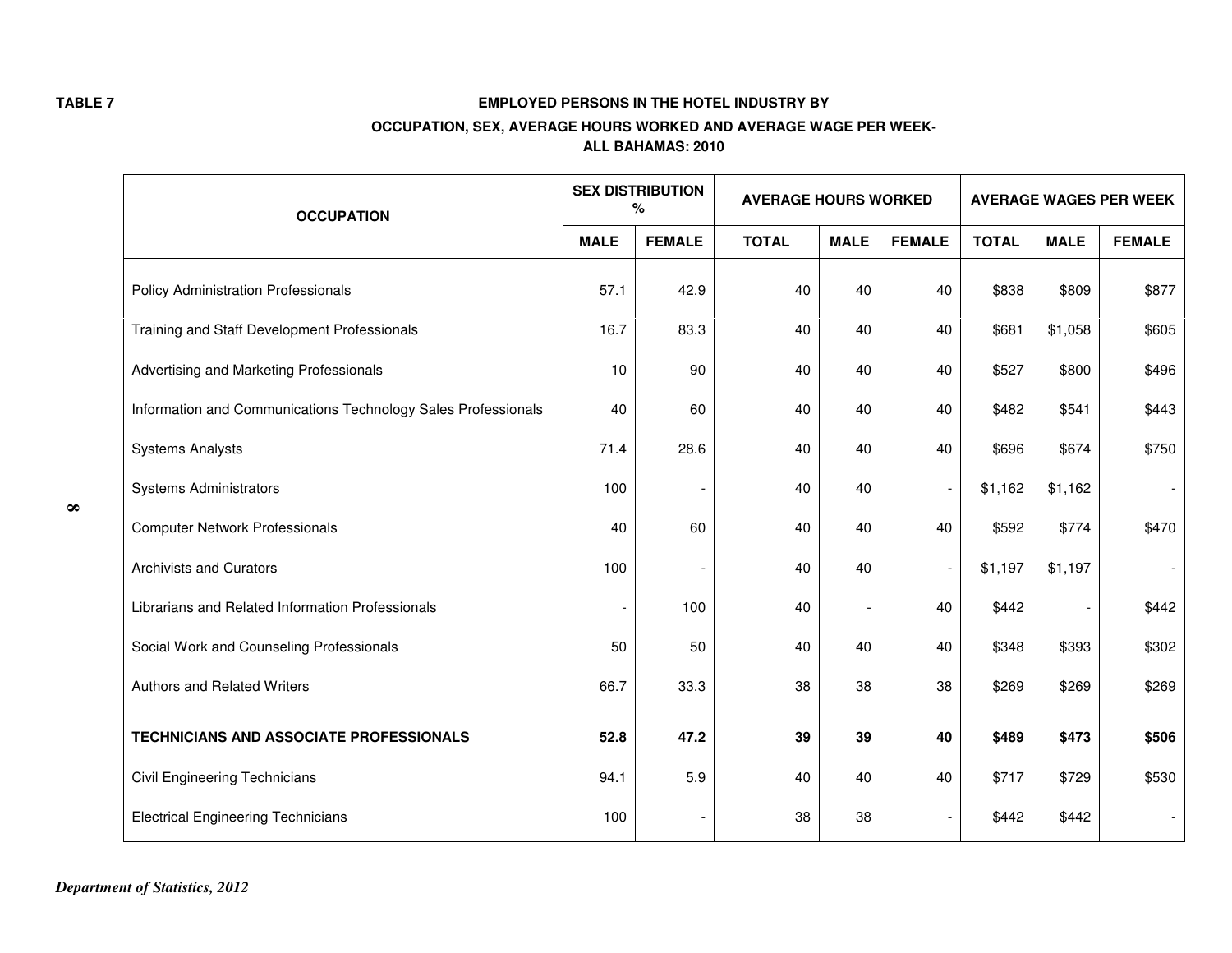|           | <b>OCCUPATION</b>                                               |             | <b>SEX DISTRIBUTION</b><br>℅ | <b>AVERAGE HOURS WORKED</b> |             |                          | <b>AVERAGE WAGES PER WEEK</b> |             |               |  |
|-----------|-----------------------------------------------------------------|-------------|------------------------------|-----------------------------|-------------|--------------------------|-------------------------------|-------------|---------------|--|
|           |                                                                 | <b>MALE</b> | <b>FEMALE</b>                | <b>TOTAL</b>                | <b>MALE</b> | <b>FEMALE</b>            | <b>TOTAL</b>                  | <b>MALE</b> | <b>FEMALE</b> |  |
|           | Mechanical Engineering Technicians                              | 100         |                              | 40                          | 40          | $\overline{\phantom{a}}$ | \$689                         | \$689       |               |  |
|           | <b>Construction Supervisors</b>                                 | 100         |                              | 39                          | 39          | $\overline{\phantom{a}}$ | \$591                         | \$591       |               |  |
|           | Incinerator and Water Treatment Plant Operators                 | 66.7        | 33.3                         | 39                          | 39          | 40                       | \$690                         | \$627       | \$816         |  |
|           | Life Science Technicians (excluding medical)                    | 60          | 40                           | 40                          | 40          | 40                       | \$379                         | \$362       | \$405         |  |
|           | Ships' Deck Officers and Pilots                                 | 100         |                              | 38                          | 38          | $\overline{\phantom{a}}$ | \$375                         | \$375       |               |  |
| $\bullet$ | Veterinary Technicians and Assistants                           | 100         |                              | 40                          | 40          | $\overline{\phantom{a}}$ | \$422                         | \$422       |               |  |
|           | Physiotherapy Technicians and Assistants                        | 100         |                              | 38                          | 38          | $\overline{\phantom{a}}$ | \$211                         | \$211       |               |  |
|           | Environmental and Occupational Health Inspectors and Associates | 87.4        | 12.6                         | 38                          | 38          | 38                       | \$293                         | \$294       | \$286         |  |
|           | <b>Buyers</b>                                                   | 50          | 50                           | 40                          | 40          | 40                       | \$522                         | \$557       | \$486         |  |
|           | Conference and Event Planners                                   | 30.9        | 69.1                         | 40                          | 40          | 40                       | \$468                         | \$467       | \$469         |  |
|           | <b>Business Services Agents</b>                                 | 50          | 50                           | 40                          | 40          | 40                       | \$674                         | \$785       | \$563         |  |
|           | Administrative and Executive Secretaries                        | 6.9         | 93.1                         | 40                          | 39          | 40                       | \$555                         | \$543       | \$556         |  |
|           | Legal and Related Associate Professionals                       |             | 100                          | 40                          |             | 40                       | \$4,318                       |             | \$4,318       |  |
|           | Athletes and Sports Players                                     | 100         |                              | 40                          | 40          |                          | \$537                         | \$537       |               |  |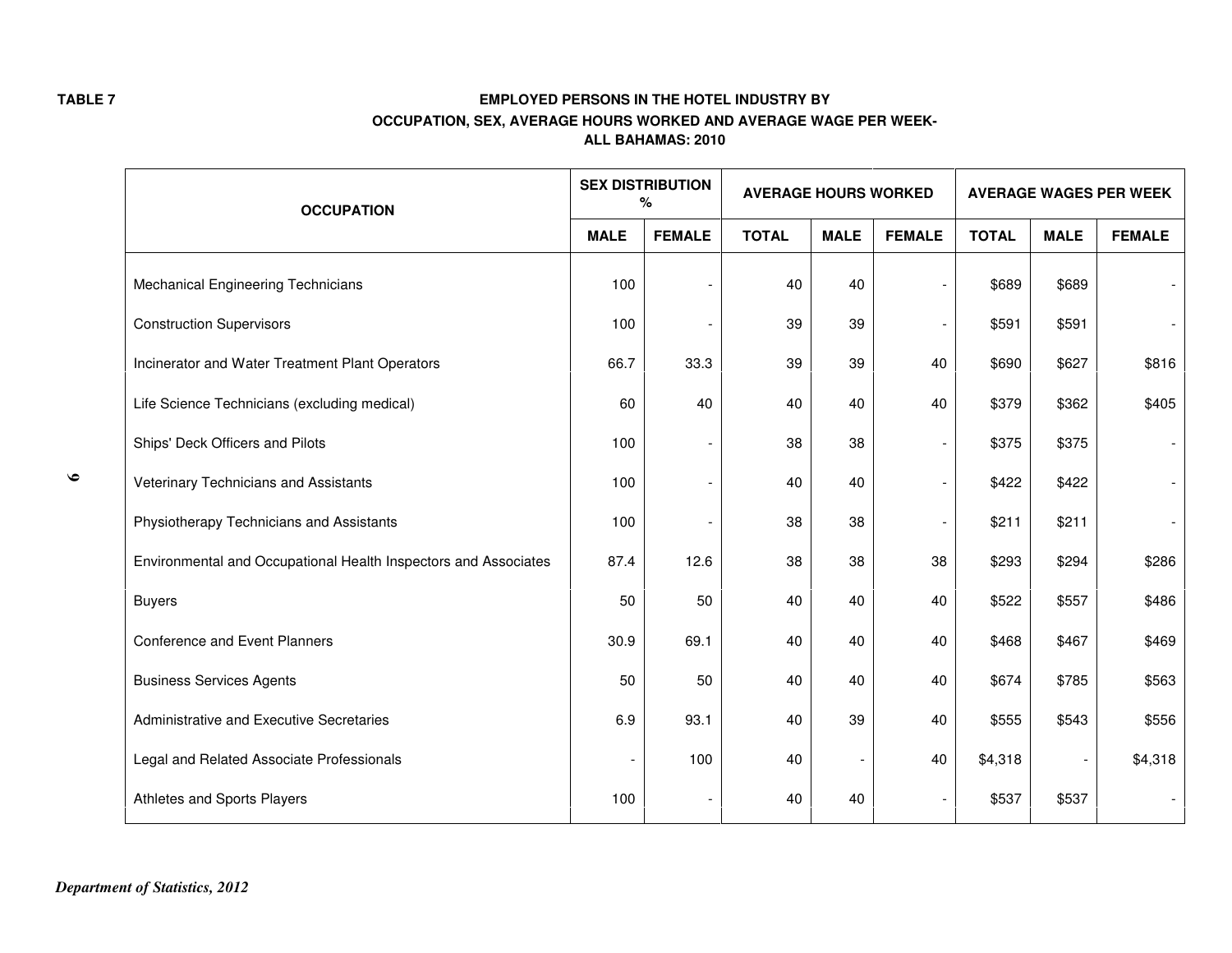|                      | <b>OCCUPATION</b>                                                | <b>SEX DISTRIBUTION</b><br>% |                          | <b>AVERAGE HOURS WORKED</b> |             |                | <b>AVERAGE WAGES PER WEEK</b> |             |               |  |
|----------------------|------------------------------------------------------------------|------------------------------|--------------------------|-----------------------------|-------------|----------------|-------------------------------|-------------|---------------|--|
|                      |                                                                  | <b>MALE</b><br><b>FEMALE</b> |                          | <b>TOTAL</b>                | <b>MALE</b> | <b>FEMALE</b>  | <b>TOTAL</b>                  | <b>MALE</b> | <b>FEMALE</b> |  |
|                      | <b>Employment Agents and Labour Contractors</b>                  | 46.7                         | 53.3                     | 39                          | 39          | 40             | \$418                         | \$402       | \$431         |  |
|                      | Photographers                                                    | 40                           | 60                       | 40                          | 39          | 40             | \$384                         | \$380       | \$387         |  |
|                      | Interior Designers and Decorators                                | 7.1                          | 92.9                     | 39                          | 38          | 39             | \$410                         | \$403       | \$410         |  |
|                      | Chefs                                                            | 50.8                         | 49.2                     | 40                          | 40          | 40             | \$641                         | \$695       | \$585         |  |
|                      | Other Artistic and Cultural Associate Professionals              | 50                           | 50                       | 39                          | 38          | 40             | \$440                         | \$433       | \$448         |  |
| $\overline{\bullet}$ | Information and Communications Technology Operations Technicians | 100                          | $\overline{\phantom{a}}$ | 40                          | 40          | $\overline{a}$ | \$546                         | \$546       |               |  |
|                      | Broadcasting and Audio-Visual Technicians                        | 100                          | $\overline{\phantom{a}}$ | 40                          | 40          | $\blacksquare$ | \$467                         | \$467       |               |  |
|                      | <b>CLERICAL SUPPORT WORKERS</b>                                  | 39                           | 61                       | 39                          | 39          | 39             | \$384                         | \$380       | \$386         |  |
|                      | General Office Clerks, Stenographers and Typists                 |                              | 100                      | 40                          |             | 40             | \$305                         |             | \$305         |  |
|                      | Secretaries                                                      |                              | 100                      | 39                          |             | 39             | \$467                         |             | \$467         |  |
|                      | Bookmakers, Croupiers and Related Gaming Workers                 | 44.7                         | 55.3                     | 40                          | 40          | 40             | \$395                         | \$393       | \$398         |  |
|                      | <b>Contact Centre Information Clerks</b>                         | 11.1                         | 88.9                     | 39                          | 40          | 39             | \$461                         | \$400       | \$468         |  |
|                      | <b>Telephone Switchboard Operators</b>                           | 27.4                         | 72.6                     | 38                          | 38          | 38             | \$357                         | \$413       | \$336         |  |
|                      | Receptionists                                                    | 20.7                         | 79.3                     | 38                          | 39          | 38             | \$374                         | \$385       | \$371         |  |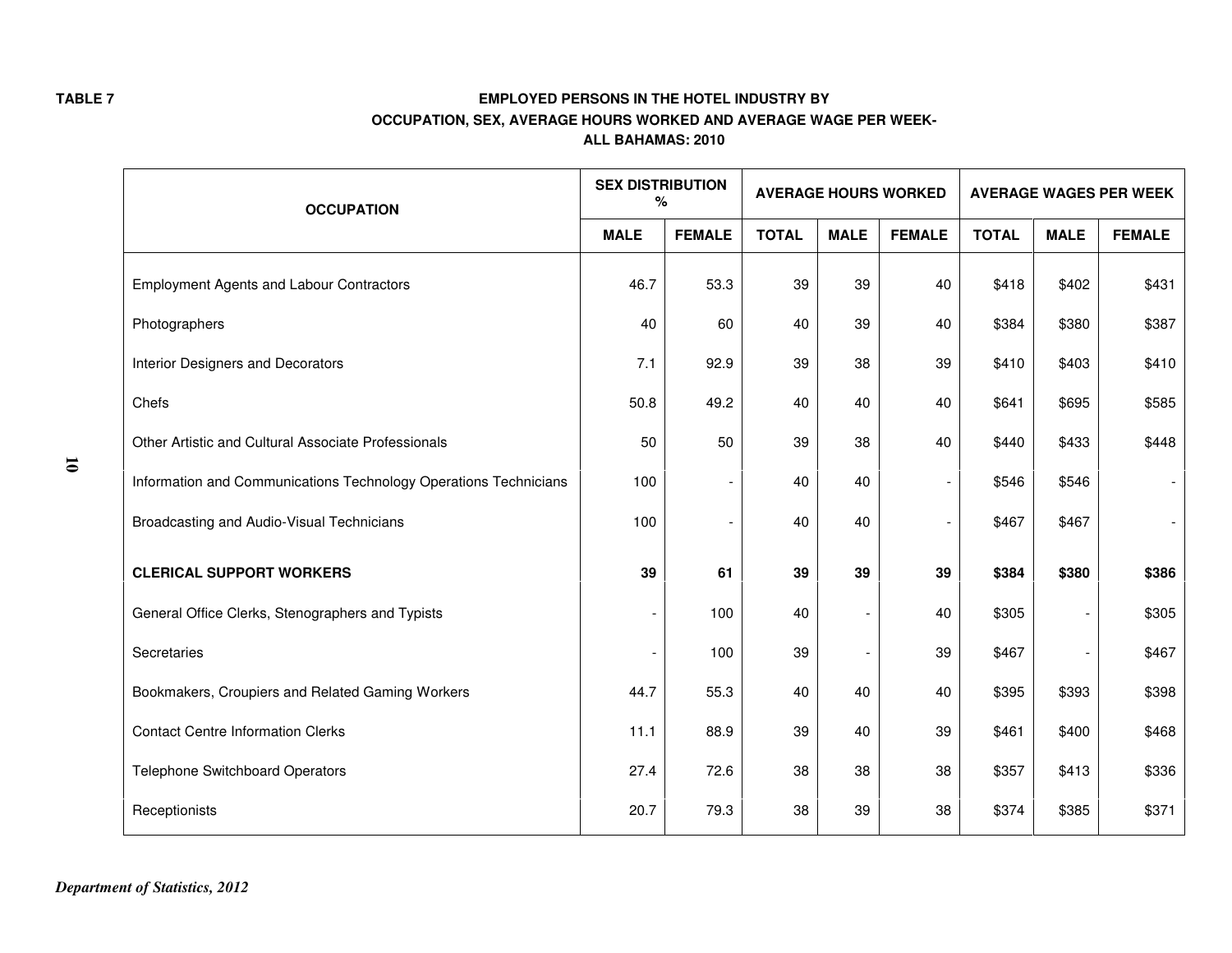|              | <b>OCCUPATION</b>                     | <b>SEX DISTRIBUTION</b><br>℅ |                          |              | <b>AVERAGE HOURS WORKED</b> |                          | <b>AVERAGE WAGES PER WEEK</b> |                          |               |  |
|--------------|---------------------------------------|------------------------------|--------------------------|--------------|-----------------------------|--------------------------|-------------------------------|--------------------------|---------------|--|
|              |                                       | <b>MALE</b>                  | <b>FEMALE</b>            | <b>TOTAL</b> | <b>MALE</b>                 | <b>FEMALE</b>            | <b>TOTAL</b>                  | <b>MALE</b>              | <b>FEMALE</b> |  |
|              | <b>Enquiry Clerks</b>                 | 35.7                         | 64.3                     | 40           | 40                          | 40                       | \$438                         | \$459                    | \$427         |  |
|              | Accounting and Bookkeeping Clerks     | 34.3                         | 65.7                     | 39           | 39                          | 39                       | \$416                         | \$402                    | \$424         |  |
|              | <b>Stock Clerks</b>                   | 88.2                         | 11.8                     | 38           | 38                          | 38                       | \$323                         | \$325                    | \$308         |  |
|              | <b>Production Clerks</b>              | 22.2                         | 77.8                     | 39           | 38                          | 39                       | \$324                         | \$279                    | \$337         |  |
| $\mathbf{I}$ | Mail Carriers and Sorting Clerks      | 100                          | $\overline{\phantom{a}}$ | 38           | 38                          | $\overline{\phantom{a}}$ | \$304                         | \$304                    |               |  |
|              | <b>Scribes and Related Workers</b>    | 33.3                         | 66.7                     | 40           | 40                          | 40                       | \$744                         | \$646                    | \$793         |  |
|              | <b>SERVICE AND SALES WORKERS</b>      | 44.7                         | 55.3                     | 38           | 38                          | 38                       | \$287                         | \$280                    | \$293         |  |
|              | Cooks                                 | 36.5                         | 63.5                     | 38           | 38                          | 38                       | \$312                         | \$314                    | \$311         |  |
|              | Pantry Workers                        | 12.5                         | 87.5                     | 38           | 38                          | 38                       | \$285                         | \$284                    | \$285         |  |
|              | <b>Waiters and Bartenders</b>         | 47.3                         | 52.7                     | 38           | 38                          | 38                       | \$193                         | \$186                    | \$199         |  |
|              | Bartenders and Bartenders Supervisors | 85.5                         | 14.5                     | 38           | 38                          | 38                       | \$251                         | \$247                    | \$277         |  |
|              | Captains                              | 46.1                         | 53.9                     | 38           | 38                          | 38                       | \$305                         | \$301                    | \$308         |  |
|              | Hairdressers and Barbers              |                              | 100                      | 38           |                             | 38                       | \$211                         |                          | \$211         |  |
|              | Nail Technicians                      |                              | 100                      | 38           |                             | 38                       | \$211                         | $\overline{\phantom{a}}$ | \$211         |  |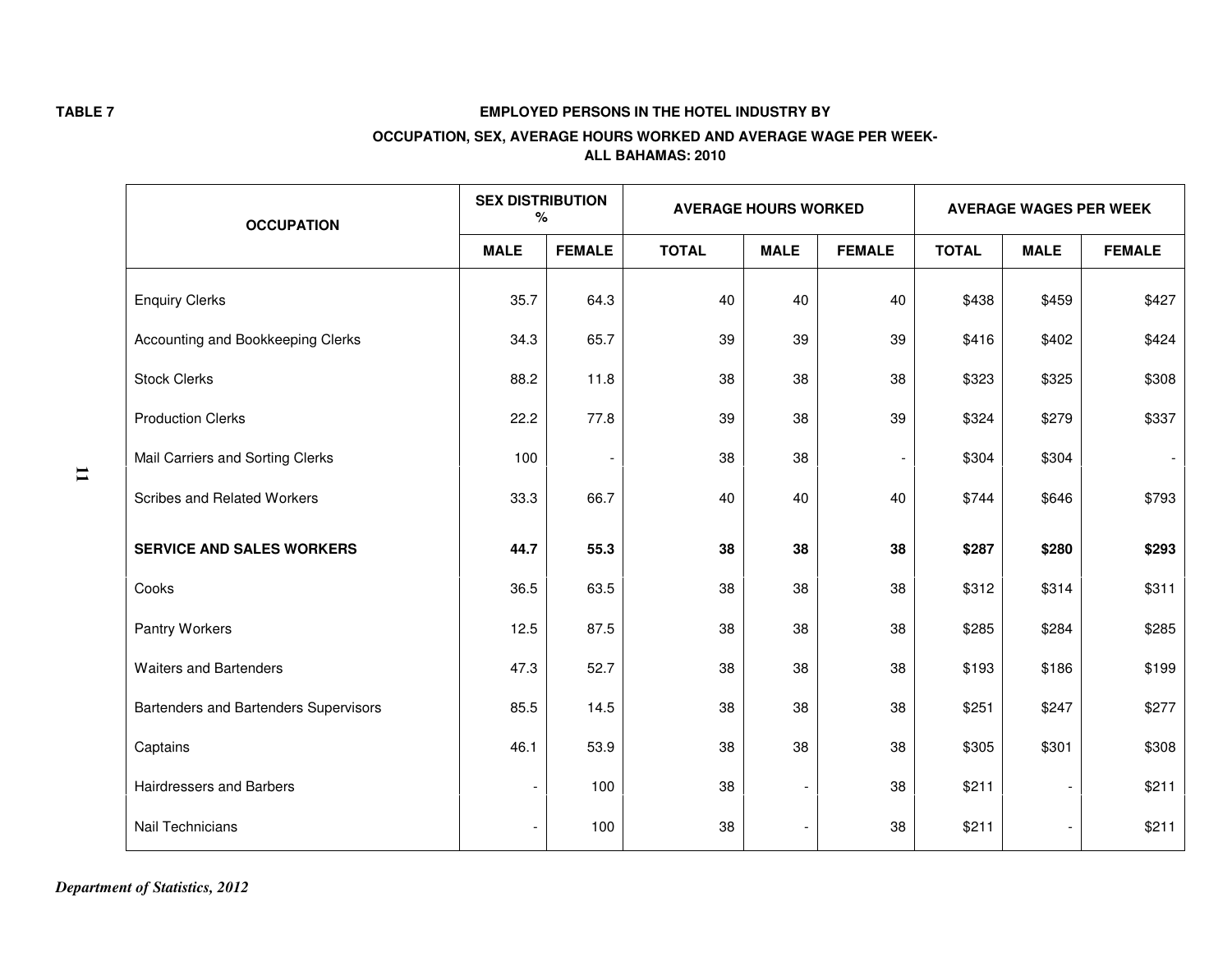|   | <b>OCCUPATION</b>                                |             | <b>SEX DISTRIBUTION</b><br>$\%$ | <b>AVERAGE HOURS WORKED</b> |             |               | <b>AVERAGE WAGES PER WEEK</b> |             |               |
|---|--------------------------------------------------|-------------|---------------------------------|-----------------------------|-------------|---------------|-------------------------------|-------------|---------------|
|   |                                                  | <b>MALE</b> | <b>FEMALE</b>                   | <b>TOTAL</b>                | <b>MALE</b> | <b>FEMALE</b> | <b>TOTAL</b>                  | <b>MALE</b> | <b>FEMALE</b> |
|   | Cleaning and Housekeeping Supervisors            | 30          | 70                              | 39                          | 39          | 39            | \$361                         | \$361       | \$361         |
|   | Domestic Housekeepers                            | 65.5        | 34.5                            | 40                          | 40          | 39            | \$406                         | \$414       | \$389         |
|   | <b>Personal Services Workers</b>                 | 29.7        | 70.3                            | 38                          | 39          | 38            | \$311                         | \$312       | \$310         |
|   | <b>Shop Sales Assistants</b>                     | 20          | 80                              | 38                          | 38          | 38            | \$285                         | \$287       | \$284         |
|   | <b>Cashiers and Ticket Clerks</b>                |             | 100                             | 38                          |             | 38            | \$338                         |             | \$338         |
| 5 | Cashiers                                         | 46          | 54                              | 38                          | 38          | 38            | \$311                         | \$275       | \$342         |
|   | Cashier in Casino                                | 32          | 68                              | 40                          | 40          | 40            | \$387                         | \$381       | \$389         |
|   | <b>Service Station Attendants</b>                | 23.2        | 76.8                            | 38                          | 38          | 38            | \$304                         | \$306       | \$303         |
|   | <b>Security Guards</b>                           | 60.5        | 39.5                            | 40                          | 40          | 40            | \$365                         | \$360       | \$372         |
|   | <b>Protective Service Workers</b>                | 85.4        | 14.6                            | 38                          | 38          | 38            | \$282                         | \$281       | \$288         |
|   | SKILLED AGRICULTURE FORESTRY AND FISHERY WORKERS | 86.5        | 13.5                            | 38                          | 38          | 39            | \$335                         | \$325       | \$396         |
|   | Gardeners, Horticultural and Nursery Growers     | 91.7        | 8.3                             | 38                          | 38          | 38            | \$309                         | \$307       | \$331         |
|   | Aquarists                                        | 65          | 35                              | 40                          | 40          | 40            | \$442                         | \$432       | \$461         |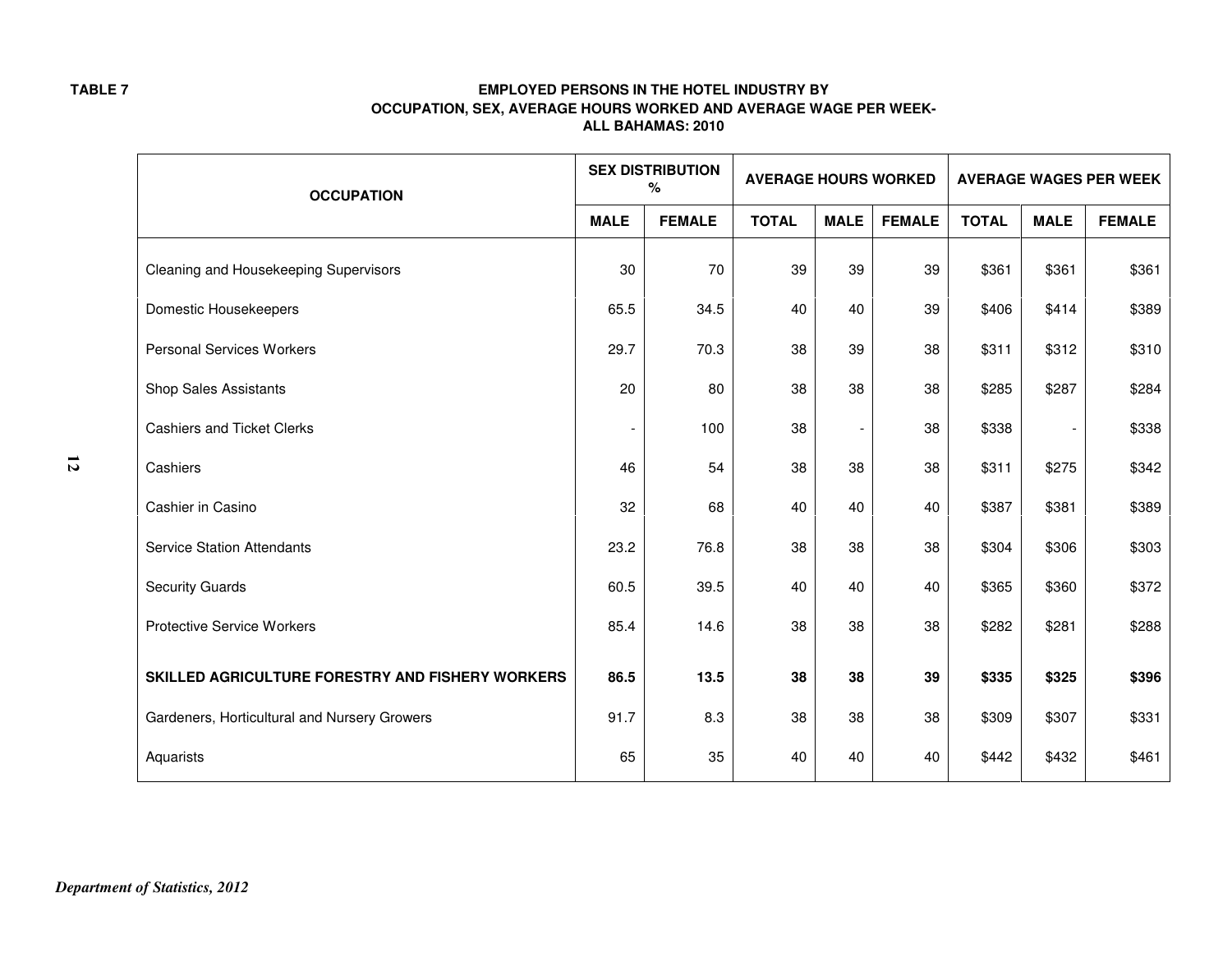|                           | <b>OCCUPATION</b>                                                 | <b>SEX DISTRIBUTION</b><br>$\%$ |               | <b>AVERAGE HOURS WORKED</b> |             |                          | <b>AVERAGE WAGES PER WEEK</b> |             |               |
|---------------------------|-------------------------------------------------------------------|---------------------------------|---------------|-----------------------------|-------------|--------------------------|-------------------------------|-------------|---------------|
|                           |                                                                   | <b>MALE</b>                     | <b>FEMALE</b> | <b>TOTAL</b>                | <b>MALE</b> | <b>FEMALE</b>            | <b>TOTAL</b>                  | <b>MALE</b> | <b>FEMALE</b> |
|                           | <b>CRAFT AND RELATED TRADES WORKERS</b>                           | 88.5                            | 11.5          | 38                          | 38          | 38                       | \$437                         | \$443       | \$387         |
|                           | <b>Bricklayers and Related Workers</b>                            | 88.9                            | 11.1          | 38                          | 38          | 38                       | \$423                         | \$427       | \$391         |
|                           | <b>Carpenters and Joiners</b>                                     | 95.2                            | 4.8           | 38                          | 38          | 38                       | \$433                         | \$434       | \$395         |
|                           | <b>Insulation Workers</b>                                         | 100                             |               | 38                          | 38          | $\overline{\phantom{a}}$ | \$427                         | \$427       |               |
|                           | Plumbers and Pipe Fitters                                         | 97                              | 3             | 38                          | 38          | 38                       | \$437                         | \$438       | \$413         |
| $\boldsymbol{\mathsf{1}}$ | <b>Painters and Related Workers</b>                               | 86.3                            | 13.7          | 38                          | 38          | 38                       | \$404                         | \$405       | \$400         |
|                           | Tool-makers and Related Workers                                   | 91.7                            | 8.3           | 38                          | 38          | 38                       | \$412                         | \$412       | \$414         |
|                           | Motor Vehicle Mechanics and Repairers                             | 100                             |               | 39                          | 39          | $\blacksquare$           | \$579                         | \$579       |               |
|                           | Agricultural- or Industrial-Machinery Mechanics and Repairers     | 93.3                            | 6.7           | 38                          | 38          | 38                       | \$436                         | \$444       | \$335         |
|                           | Printers                                                          | 100                             |               | 38                          | 38          | $\overline{\phantom{a}}$ | \$344                         | \$344       |               |
|                           | <b>Building and Related Electricians</b>                          | 93.1                            | 6.9           | 38                          | 38          | 38                       | \$448                         | \$450       | \$430         |
|                           | <b>Electrical Mechanics and Fitters</b>                           | 100                             |               | 40                          | 40          |                          | \$440                         | \$440       |               |
|                           | <b>Electronics Mechanics and Servicer</b>                         | 77.3                            | 22.7          | 40                          | 40          | 40                       | \$572                         | \$548       | \$653         |
|                           | Information and Communications Technology Installers and Servicer | 75                              | 25            | 40                          | 39          | 40                       | \$592                         | \$615       | \$522         |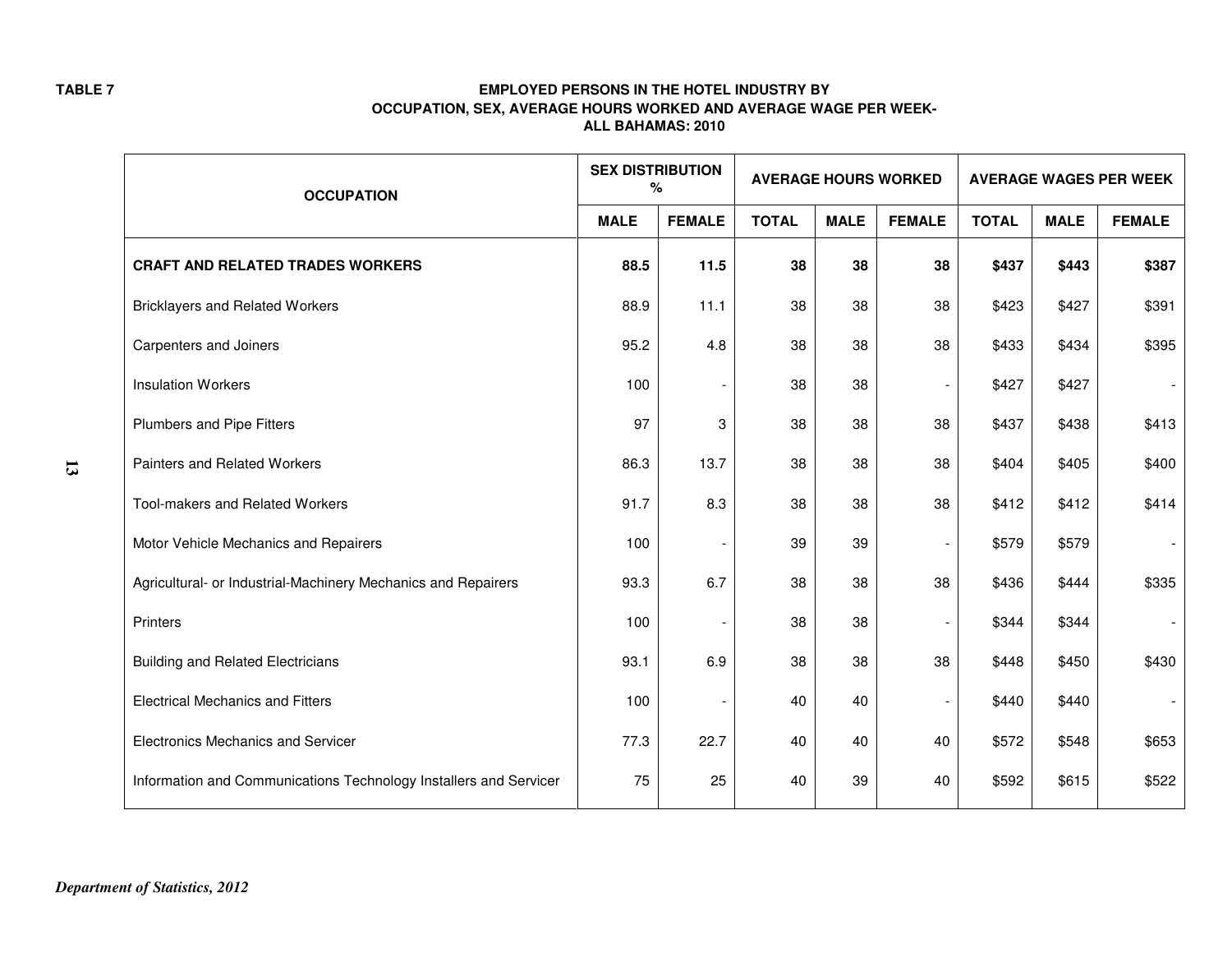|               | <b>OCCUPATION</b>                                | <b>SEX DISTRIBUTION</b><br><b>AVERAGE HOURS WORKED</b><br>$\%$ |               |              |             | <b>AVERAGE WAGES PER WEEK</b> |              |             |               |
|---------------|--------------------------------------------------|----------------------------------------------------------------|---------------|--------------|-------------|-------------------------------|--------------|-------------|---------------|
|               |                                                  | <b>MALE</b>                                                    | <b>FEMALE</b> | <b>TOTAL</b> | <b>MALE</b> | <b>FEMALE</b>                 | <b>TOTAL</b> | <b>MALE</b> | <b>FEMALE</b> |
|               | Butchers, Fishmongers and Related Food Preparers | 67.5                                                           | 32.5          | 38           | 38          | 38                            | \$353        | \$366       | \$325         |
|               | Bakers, Pastry-Cooks and Confectionery Makers    | 66.7                                                           | 33.3          | 39           | 39          | 38                            | \$445        | \$489       | \$358         |
|               | Sewing, Embroidery and Related Workers           |                                                                | 100           | 38           |             | 38                            | \$293        |             | \$293         |
|               | PLANT AND MACHINE OPERATORS AND ASSEMBLERS       | 98.6                                                           | $1.4$         | 38           | 38          | 38                            | \$339        | \$340       | \$294         |
|               | Chemical Products, Plant and Machine Operators   | 100                                                            |               | 38           | 38          | $\overline{\phantom{a}}$      | \$380        | \$380       |               |
| $\mathbf{14}$ | <b>Laundry Machine Operators</b>                 | 85.7                                                           | 14.3          | 38           | 38          | 38                            | \$307        | \$309       | \$294         |
|               | Car, Taxi and Van Drivers                        | 100                                                            |               | 39           | 39          | $\overline{\phantom{a}}$      | \$431        | \$431       |               |
|               | <b>Bus and Tram Drivers</b>                      | 100                                                            |               | 38           | 38          | $\blacksquare$                | \$372        | \$372       |               |
|               | Heavy Truck and Lorry Drivers                    | 100                                                            |               | 38           | 38          | $\overline{\phantom{a}}$      | \$323        | \$323       |               |
|               | Crane, Hoist and Related Plant Operators         | 100                                                            |               | 38           | 38          | $\blacksquare$                | \$388        | \$388       |               |
|               | Ships' Deck Crews and Related Workers            | 100                                                            |               | 38           | 38          |                               | \$413        | \$413       |               |
|               | <b>ELEMENTARY OCCUPATIONS</b>                    | 54.9                                                           | 45.1          | 38           | 38          | 38                            | \$230        | \$235       | \$225         |
|               | Cleaners and Helpers                             | 38.7                                                           | 61.3          | 38           | 38          | 38                            | \$212        | \$222       | \$206         |
|               | Hand Launderers and Pressers                     | 44.2                                                           | 55.8          | 38           | 38          | 38                            | \$296        | \$288       | \$303         |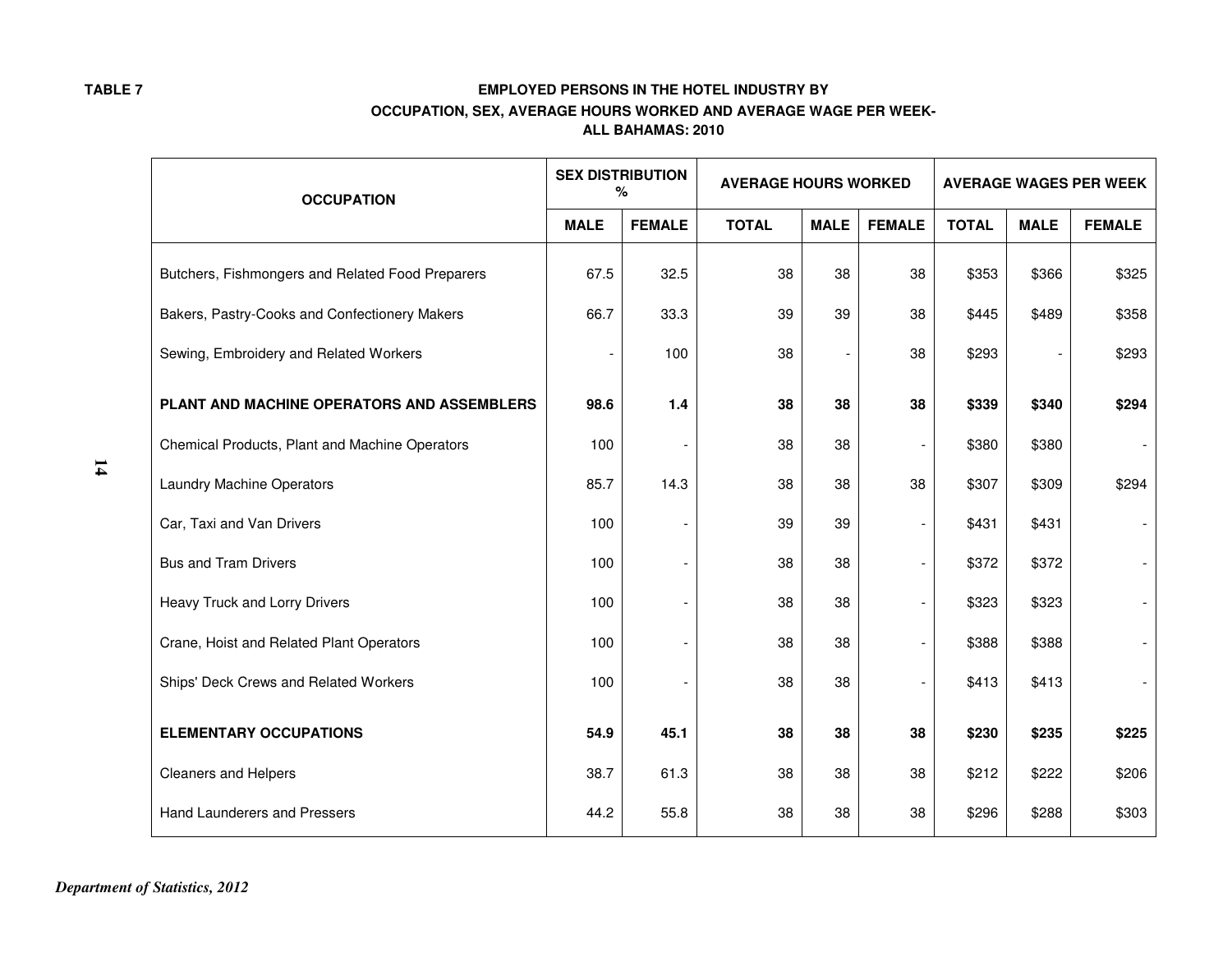|    | <b>OCCUPATION</b>                                        | <b>SEX DISTRIBUTION</b><br><b>AVERAGE HOURS WORKED</b><br>% |                          | <b>AVERAGE WAGES PER WEEK</b> |             |                          |              |             |               |
|----|----------------------------------------------------------|-------------------------------------------------------------|--------------------------|-------------------------------|-------------|--------------------------|--------------|-------------|---------------|
|    |                                                          | <b>MALE</b>                                                 | <b>FEMALE</b>            | <b>TOTAL</b>                  | <b>MALE</b> | <b>FEMALE</b>            | <b>TOTAL</b> | <b>MALE</b> | <b>FEMALE</b> |
|    | Vehicle, Window, Laundry and Other Hand Cleaning Workers | 98                                                          | $\overline{c}$           | 38                            | 38          | 38                       | \$322        | \$322       | \$311         |
|    | Civil Engineering Labourers                              | 92.3                                                        | 7.7                      | 38                            | 38          | 39                       | \$365        | \$347       | \$578         |
|    | Kitchen Helpers                                          | 60.6                                                        | 39.4                     | 38                            | 38          | 38                       | \$237        | \$232       | \$243         |
|    | Garbage and Recycling Collectors                         | 100                                                         |                          | 38                            | 38          | $\overline{\phantom{a}}$ | \$254        | \$254       |               |
| 15 | Messengers, Package Deliverers and Luggage Porters       | 96.4                                                        | 3.6                      | 38                            | 38          | 39                       | \$201        | \$200       | \$247         |
|    | Odd Job Persons                                          | 87.1                                                        | 12.9                     | 38                            | 38          | 38                       | \$345        | \$340       | \$374         |
|    | Meter Readers and Vending-Machine Collectors             | 100                                                         |                          | 38                            | 38          | $\overline{\phantom{a}}$ | \$446        | \$446       |               |
|    | <b>Elementary Workers</b>                                | 69.1                                                        | 30.9                     | 38                            | 38          | 38                       | \$227        | \$230       | \$221         |
|    | Mechanic Helpers                                         | 100                                                         | $\overline{\phantom{a}}$ | 38                            | 38          | $\overline{\phantom{a}}$ | \$378        | \$378       |               |